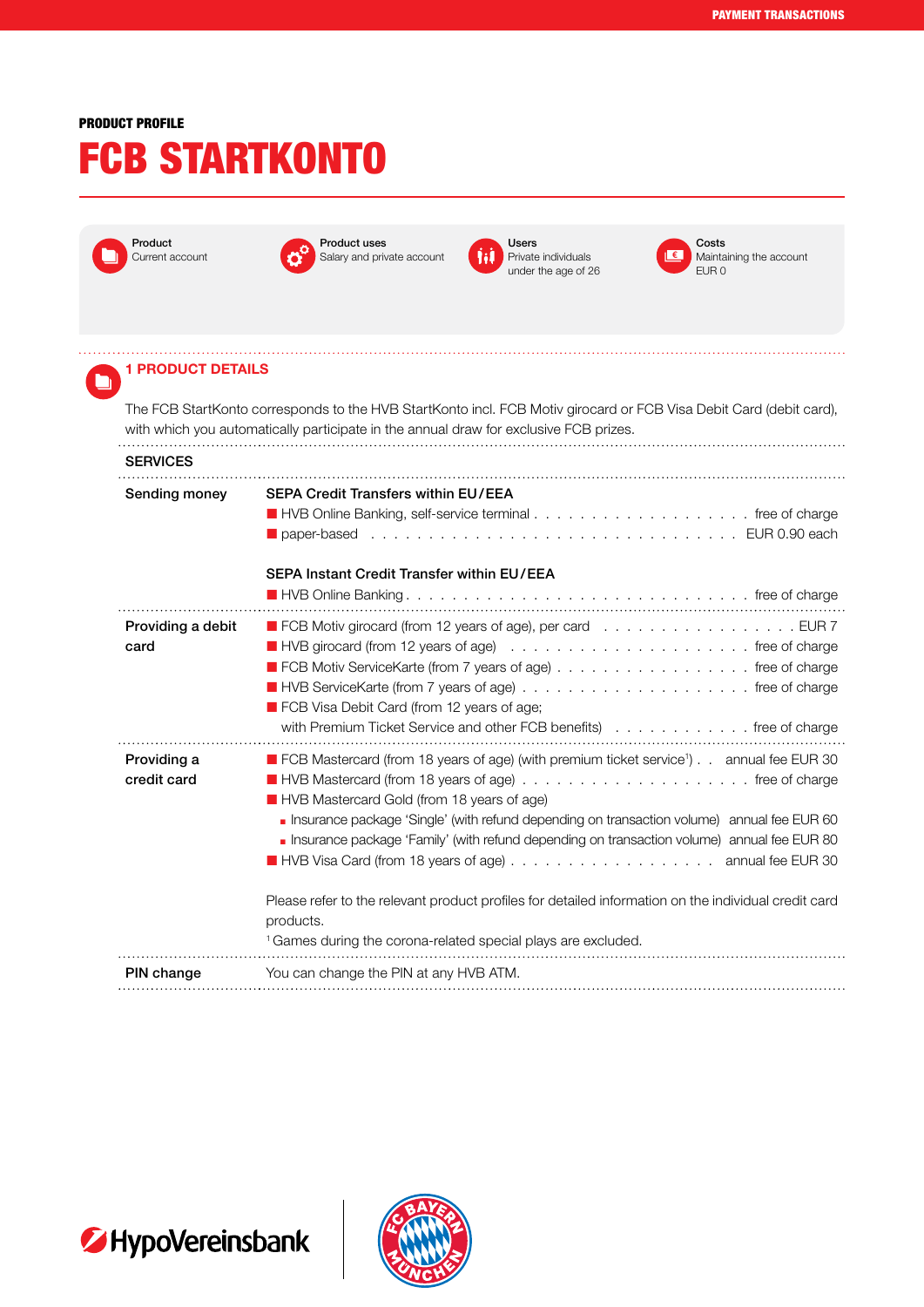| Cash withdrawals<br>at cash machines<br>using a debit card | With your HVB girocard (debit card) you can withdraw cash:<br>At HypoVereinsbank and other Cash Group banks (Commerzbank, Deutsche Bank and Post-<br>bank as well as their subsidiary banks in Germany), at Shell petrol stations in Germany and<br>throughout Europe at all banks forming part of the UniCredit Group free of charge<br>With your FCB Visa Debit Card you can withdraw cash:<br>At HypoVereinsbank in Germany and throughout Europe at all banks<br>* Third-party banks or cash machine operators may charge their own fees for cash withdrawals<br>and foreign currency transactions, which are to be borne by the card holder. They are required<br>to inform you of their fees at the cash machine. |
|------------------------------------------------------------|-------------------------------------------------------------------------------------------------------------------------------------------------------------------------------------------------------------------------------------------------------------------------------------------------------------------------------------------------------------------------------------------------------------------------------------------------------------------------------------------------------------------------------------------------------------------------------------------------------------------------------------------------------------------------------------------------------------------------|
|                                                            | Arranged overdraft HVB overdraft facility (minimum age: 18 years)<br>Usually three times your net monthly salary<br>Interest rate for an authorised overdraft facility and/or tolerated overdraft (overdrawn<br>account): please refer to the current list of prices and services.<br>For students holding current accounts without regular wage, salary, pension or rental<br>income, the maximum credit facility is EUR 500, provided they receive monies on a regular<br>basis e.g. BAföG (student grant) or parental support                                                                                                                                                                                        |
| <b>HVB StarterDepot</b>                                    | Securities account with no annual fee<br>■ 50% fee reduction on the purchase commission for HVB Investmentsparplan in selected funds<br>For orders placed via online banking<br>No limit price<br>No minimum commission                                                                                                                                                                                                                                                                                                                                                                                                                                                                                                 |
|                                                            | Changing accounts Free account-changing service<br>Online account-changing service via hvb.de/kontowechsel<br>Statutory account-changing support in accordance with the (German) Payment Accounts Act                                                                                                                                                                                                                                                                                                                                                                                                                                                                                                                   |
| Modes of access                                            | HVB Online Banking (hvb.de)<br>HVB Mobile Banking app<br>Self-service terminals<br>HypoVereinsbank branches                                                                                                                                                                                                                                                                                                                                                                                                                                                                                                                                                                                                             |
| Account<br>information                                     | <b>Figure 1</b> Free provision of account statements<br>Online account statements (automatic or manual download, archiving, printing)<br>• Statement printer<br>■ Summary statement on request, cost per statement plus postage EUR 0.18                                                                                                                                                                                                                                                                                                                                                                                                                                                                                |
| Text alerts                                                | Texts may be selected on an individual basis<br>Transactions using a credit card or the FCB Visa Debit Card<br><b>E</b> Account services (checking account balance, incoming payments, debit transactions,<br>account balance notification for above or below customer-defined account balances,<br>account statement reminders)<br>Select and change at any time, either online (HVB Online Banking) or through your<br>relationship manager                                                                                                                                                                                                                                                                           |